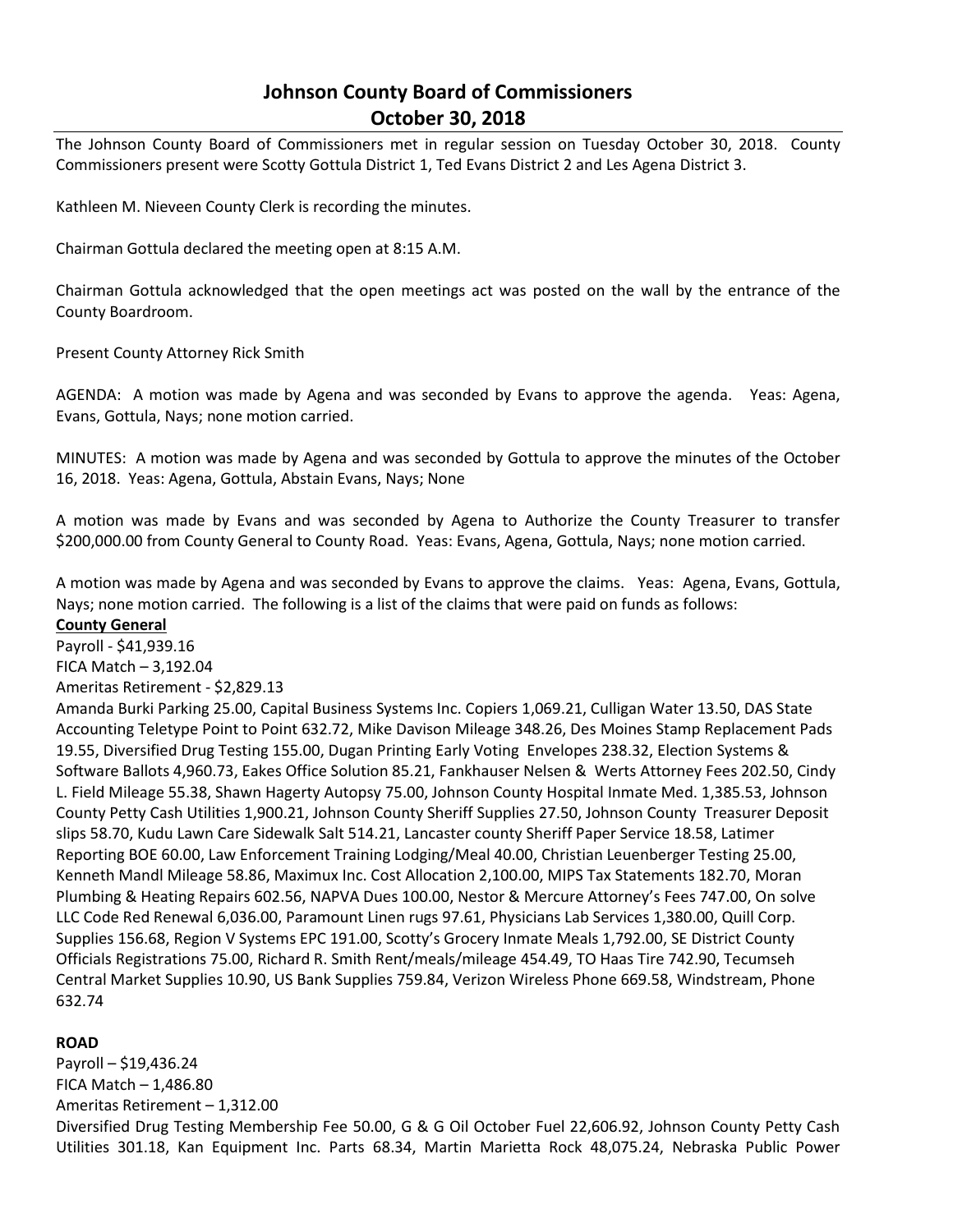Utilities 34.21, Nemaha County Clerk Bridge C006400110 4,312.36, Paramount Linen Rugs 23.67, Sapp Brothers Inc. Oil 1,617.00, Sasse Trucking Hauling 4,069.45, SE District county Officials Registration 25.00, Speers Truck Repair LLC Parts/Labor 545.16, US Bank Supplies 41.66, US Cellular Phone 22.19, Windstream phone 138.64

## **County visitors Improvement Fund**

Johnson County NE Historical Society Lodging Tax 1,424.33

## **INHERITANCE TAX FUND**

Liz Johnson Supplies 25.05

## **EMERGENCY MANAGEMENT FUND**

Johnson County Petty Cash Fund Utilities 37.35

Highway Supt. Matt Schaardt and Kelly Kuhl were present at the meeting. The following items were discussed.

- The SSAR Report is done.
- Old Highway 50 North is being worked on today and Matt indicated that the project will be done by the end of week.
- The Lovitt Bridge is done and under budget at a cost of \$407,486.78 the initial bid was for 424,378.00 this project was done by Midwest Underground and was great to work with. The project was done through STP and HBP monies and no cost to the county.
- Matt applied for the NIRMA Assist Program grant and was awarded the grant in the amount of \$943.78.
- Discussion on part of Old Highway 50 South and a tube that needs to be repaired which will require that portion to be closed.

Discussion was had on the establishment of the public hearing date for vacating a portion of county road as follows; The South 33 feet of the Southwest one-quarter of section 29 and the north 33 feet of the Northwest one-quarter of Section 32, all in Township 6 North, Range 11 East of the Sixth Principal Meridian, Johnson County, Nebraska.

A motion was made by Evans, and was seconded by Agena to approve Resolution 18-15 a Resolution establishing the public hearing date of November 27, 2018 at 9:00 a.m. for the vacating that portion of public road as follows: The South 33 feet of the Southwest one-quarter of section 29 and the north 33 feet of the Northwest one-quarter of Section 32, all in Township 6 North, Range 11 East of the Sixth Principal Meridian, Johnson County, Nebraska. Yeas: Evans, Agena, Gottula, Nays; none motion carried.

County Treasurer Nadine Beethe presented to the board her Distress Warrant Report for 2017, of which was acknowledged by the board.

Eric Moran via phone and Chris Stone discussed with the board the sewer problems at the Sheriff's Office. It was decided to get some quotes for the repairs for the next board meeting on November 13, 2018.

A motion was made by Evans and was seconded by Agena to go into closed session at 8:55 a.m. Yeas: Evans, Agena, Gottula, Nays; none motion carried.

The purpose of the closed session was for discussion of legal mattes between the County Board and County Attorney involving pending litigation or legal consequences of specific action

A motion was made by Agena and was seconded by Evans to go out of closed session at 9:01 a.m. Yeas: Evans, Agena, Gottula, Nays; none motion carried.